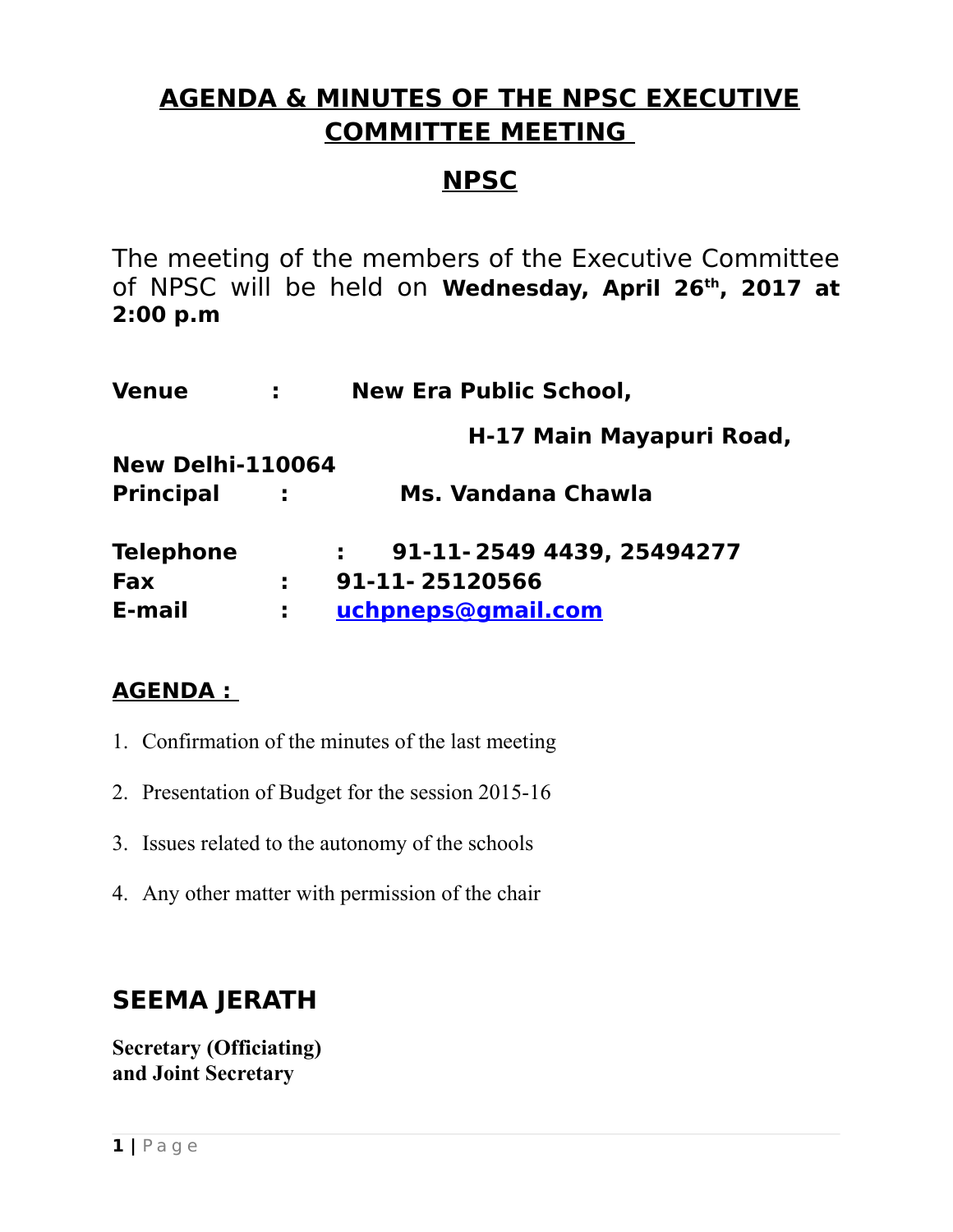#### **MINUTES OF THE MEETING HELD ON Wednesday, December 21, 2016 AT 1500 HRS AT Lotus Valley International School, Plot 2, Sector-126, Taj Expressway, Noida**

### **Members Present:**

- 1. Mr. Ashok Pandey, Chairman, Principal, Ahlcon International School, Mayur Vihar, Phase-1, Delhi-110091
- 2. Ms. Sadhana Bhalla, Vice Chairperson, Principal, Mira Model School, B-Block , Janak Puri, New Delhi- 110058
- 3. Ms. Seema Jerath, Secretary (Officiating) and Joint Secretary, Principal, DLF Public School, Sector-II, Rajender Nagar, Sahibabad, Ghaziabad 201 005
- 4. Mr. Laksh Vir Sehgal, Member-Executive Council, Bal Bharti School, Ganga Ram Hospital Marg, New Delhi -110060
- 5. Mr. Dharmandra Goyal, Member-Executive Council Principal, Delhi Public School, Sector-9, Vasundhara, Ghaziabad-201012
- 6. Ms. Rachna Pant, Member Executive Council, Principal, Ramjas School, Sector-4, R.K Puram, New Delhi-110022
- 7. Dr. Anju Tandon, Member-Executive Council, Bharatiya Vidya Bhawan Mehta Vidayalaya Kasturba Gandhi Marg, New Delhi-110001
- 8. Dr. Priyanka Mehta, Principal, Amity International School, Mayur Vihar Phase-1 Delhi-110091
- 9. Mr. A. P. Sharma, Principal, Apeejay School, Sheikh Sarai I, Phase-1, New Delhi-110017
- 10. Ms.Sonia Luthra, Principal, ASN. Sr.Secondary School, Mayur Vihar, Ph-1, New Delhi-110091
- 11. Mr. S.C Tiwari, Principal, Apeejay School Sector XVI-A, Gautam Budh Nagar, Noida-201301
- 12. Ms. Minakshi Kushwaha, Principal, Birla Vidaya Niketan Sector-4, Push Vihar, New Delhi-110017
- 13. Mr. Sunil Maini, Principal, Crescent Public School, Saraswati Vihar, Pitampura,New Delhi, 110034
- 14. Mrs. Nidhi Chaudhary, Principal, CRPF Public School Prashant Vihar, Sector XIV, Rohini, New Delhi-110085
- 15. Ms. Anita Wadehra, Principal, Darbari Lal D.A.V. Model School, ND-Block,Pitampura,New Delhi-110088
- 16. Ms. Rashmi Raj Biswal, Principal, DAV Public School, Outer Ring Road , Pushpanjali Enclave, Pitampura, New Delhi-110034
- 17. Dr. V.K. Chopra, Principal, DAV Public School, Sector-2, THA, Rajender Nagar, Sahibabad, Ghaziabad-201005
- 18. Ms. Jyoti Gupta, Principal, Delhi Public School Site No.3, Meerut Road, Ghaziabad
- 19. Ms. Meeta Rai, Principal, Delhi Public School, Indirapuram, Ghaziabad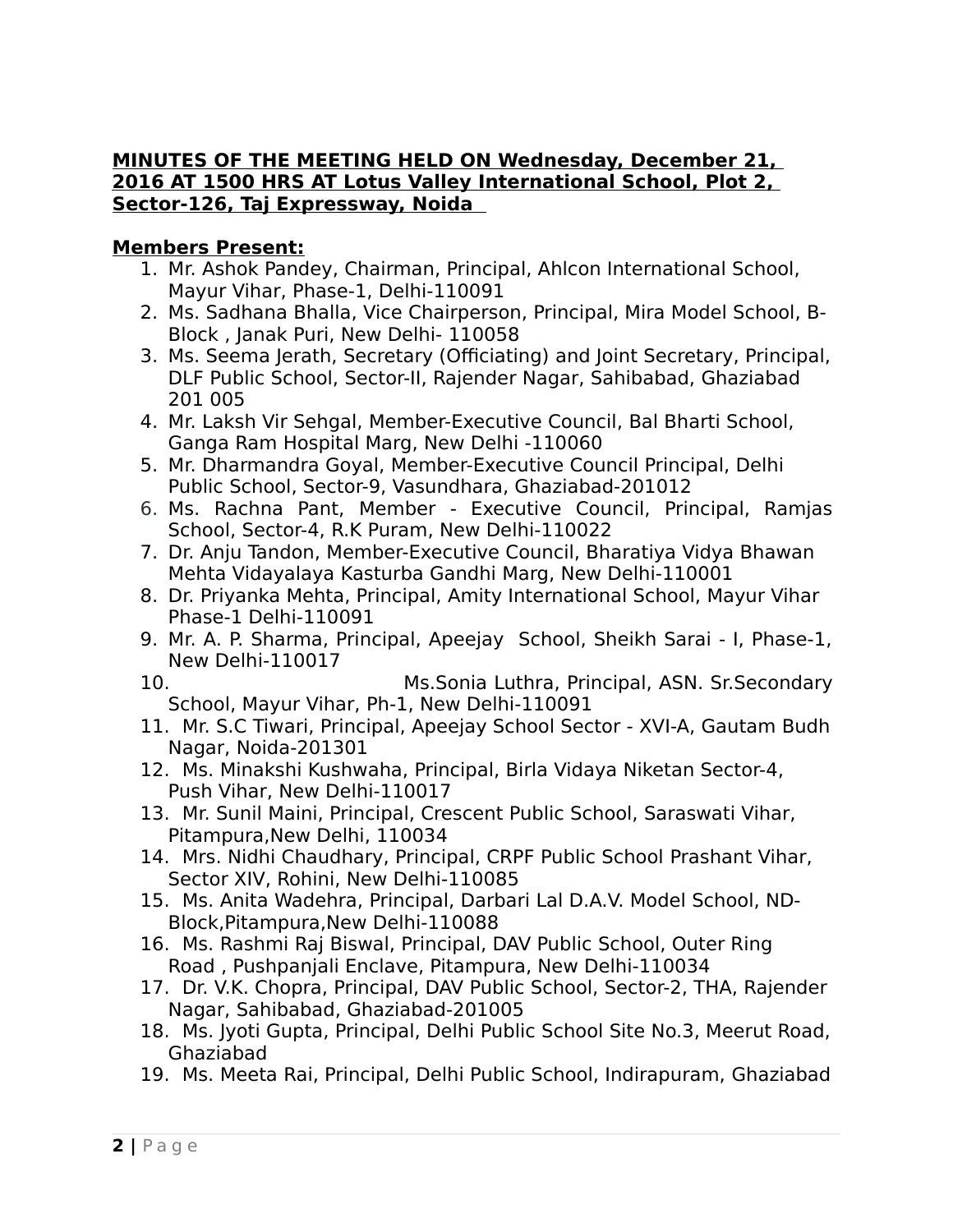- 20. Ms. Rachna Pandit, Principal, Delhi Public School, Maruti Kunj (Bhondsi), Sohna-Alwar Road, Gurgaon-122102
- 21. Mrs. Vibha Singh, Principal, Delhi Public School, Sector-24, Ph-III, Rohini, New Delhi-110085
- 22. Ms. Aditi Misra, Principal, Delhi Public School, Sec-45 Gurgaon
- 23. Ms.Reema Punj, Principal, Guru Nanak Public School, West Avenue Road, Punjabi Bagh,New Delhi-110026
- 24. Ms.Davinderjeet Kaur Dhingra, Guru Harkrishan Public School 1, Purana Quila Road, India Gate, New Delhi-110001
- 25. Ms. Heemal Handoo Bhat, Principal, Hansraj Model School, Road No.73, Punjabi Bagh, New Delhi-110026
- 26. Mr. Zubair A. Khan, Principal, Hamdard Public School, Talimabad, Sangam Vihar, New Delhi – 110062
- 27. Ms.Sneh Verma, Principal, Kulachi Hansraj Model School, Ashok Vihar, Ph-III, New Delhi-110052
- 28. Mr.Vivek, Principal, Mahavir Senior Model School Sangam Park Extension, Rana Pratap Bagh, GTK Road, Opp Nanak Pio Gurudwara, New Delhi-110033
- 29. Ms.Alka Kapur, Principal, Modern Public School Block BM, Shalimar Bagh, New Delhi-110088
- 30. Ms. Ruma Purkayastha, Navy Children School Satya Marg, Chanakya Puri, New Delhi-110021
- 31. Dr D. K. Pandey, Principal, N C Jindal Public School, Road No. 73, West Punjabi Bagh, New Delhi-110026
- 32. Ms. Tania Joshi, Principal, The Indian School Josip Broz Tito Marg, Sadiq Nagar (Near Moolchand Flyover), New Delhi-110049
- 33. Ms. Sanghamitra Ghosh , Principal, The Mother International School Sri Aurobindo Marg, New Delhi-110016
- 34. Ms.Sharmila Raheja, Principal, Uttam School for Girls B-Block, Shastri Nagar, Ghaziabad.

### **LEAVE OF ABSENCE**

- 1. Ms. Ameeta Mulla Wattal, Principal, Springdales School, Upper Ridge Road Junction,Pusa Road, New Delhi-110005
- 2. Mr. Manohar Lal, Principal, Delhi Public School, Mathura Road, PB No. 3042, New Delhi-110003

The General Body Meeting began with a musical rendition Naya Savera – 'a new dawn'. Dr. (Ms.) Ruchi Seth, Principal, Lotus Valley International School, Noida extended a warm welcome to the member principals.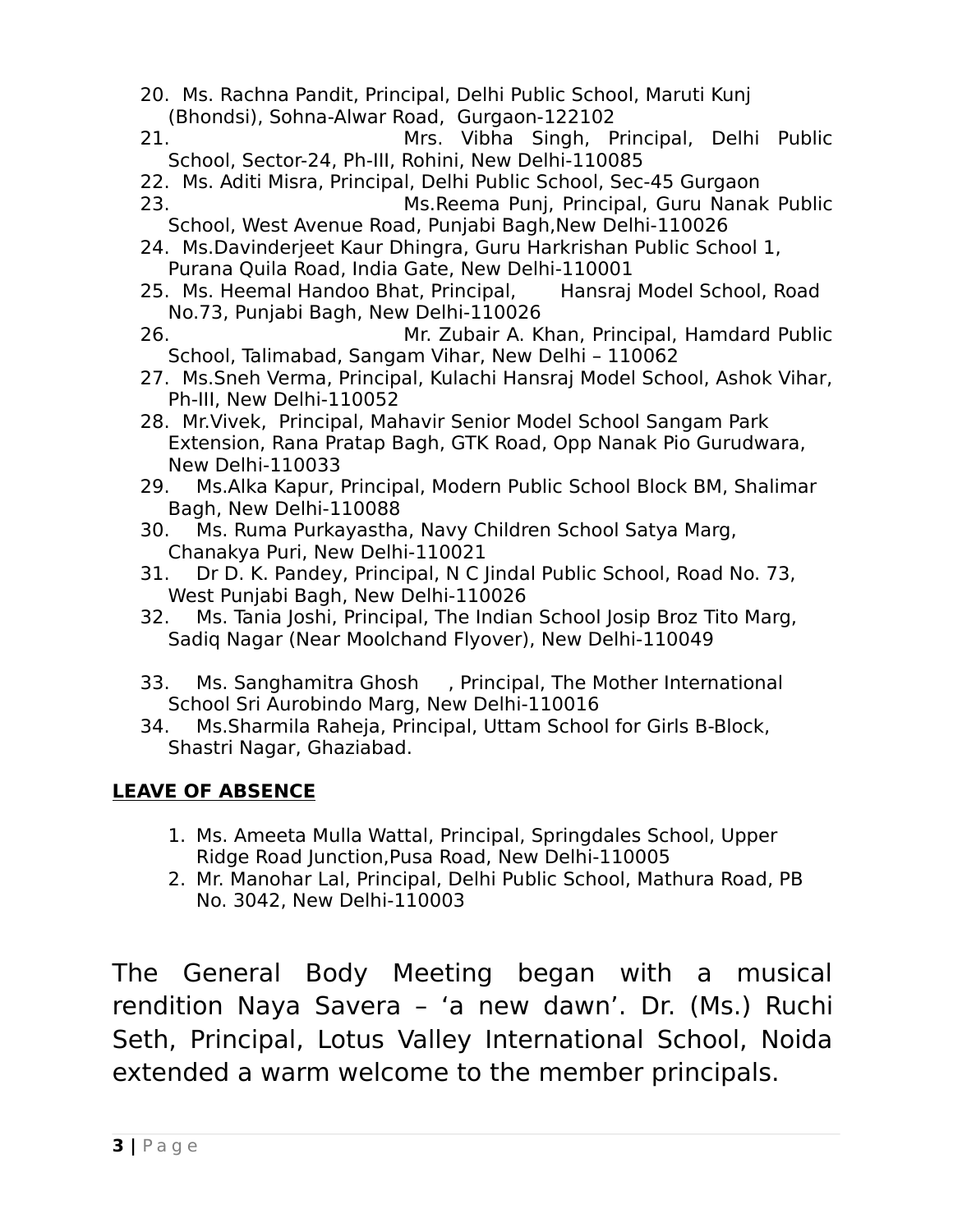The Chairman NPSC, Mr. Ashok Pandey took the proceedings further by welcoming all members and briefing on the agenda of the meeting.

### **Agenda Item No. 1: Confirmation of the Minutes of the Last Meeting**

The Chairman informed the house that the minutes of the last General Body Meeting of NPSC were sent to all members by e-mail and also updated on the NPSC website. No observations were received. The members confirmed the minutes.

### **Agenda Item No. 2: Briefing regarding the meeting with Chairman CBSE at Mata Sundari College on December 7, 2016**

The Chairman informed that member principals have been meeting the CBSE Chairman on different occasions. He mentioned that the CBSE is taking some important landmark ICT initiatives for educational management. A specific interest has been shown towards the online presence of the institutions. He briefed the house sharing the re-engineering going on within the CBSE with regard to:

# **I. Parinam Manjusha** – A CBSE Academic Digital

Repository

# **II. Digilocker**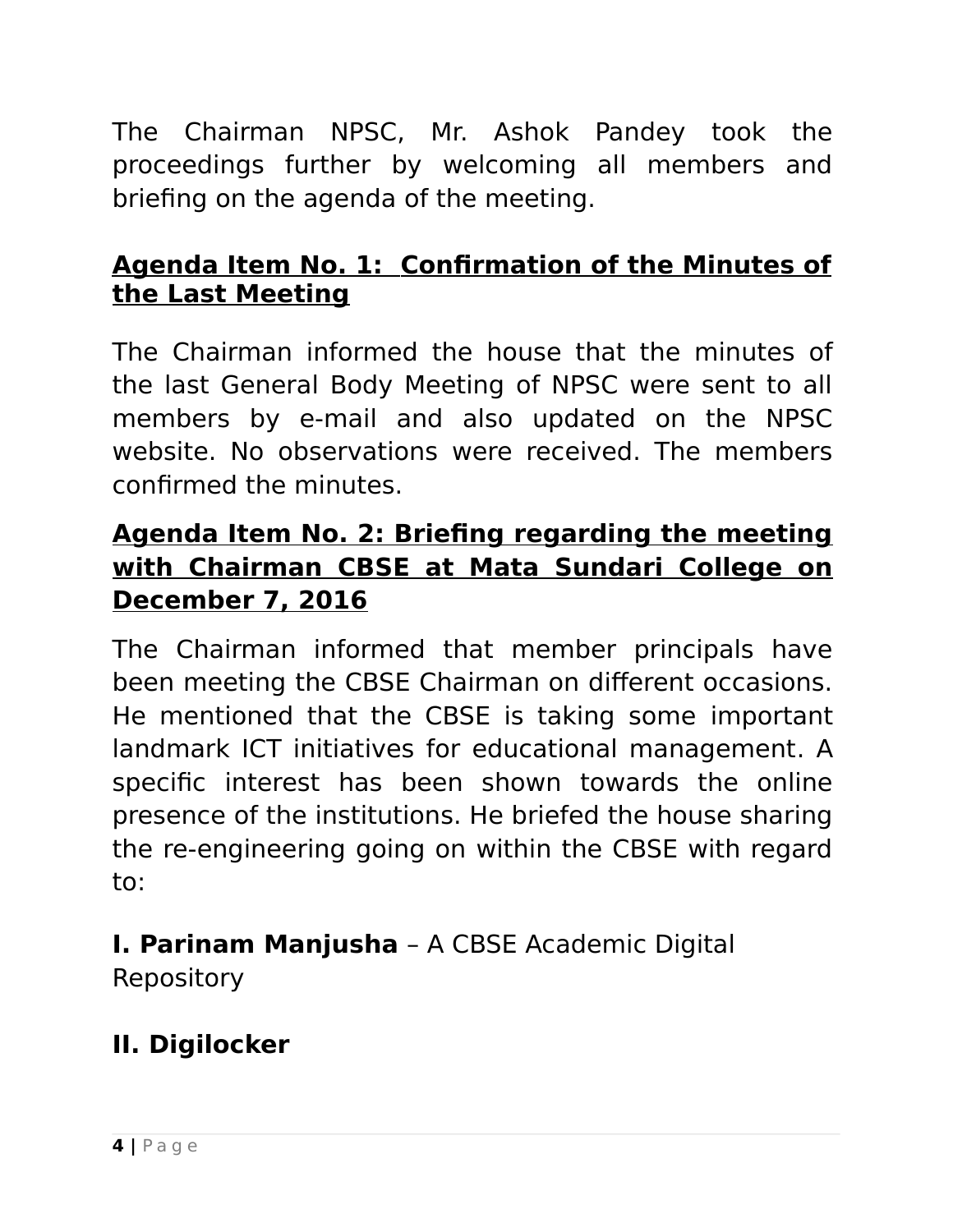# **III. DigiScoring**

**IV. Mandatory Aadhaar Card** –The CBSE has decided that Aadhar Card will be mandatory for all CBSE students from Pre-Primary to Class XII.

**V. Re-engineering the Automated e –affiliation –** The entire system from submission of application to final disposal will be automated. Inspection committee allotment will also be automated. The application status will be available online on real time basis.

**VI.** The expectation from all CBSE affiliated schools is to upgrade to high speed internet connection and ERP systems.

### **VII. OASIS Form**

## **Agenda Item No. 3: Briefing on the meeting with the Director of Education, Delhi on Monday, November 28, 2016**

Mr. S.L. Jain and a few senior members met the Director of Education, Delhi.

### **I. Withholding the Admission Process for Schools Running on DDA Allotted Land –**

- The Chairman informed that the Director of Education has issued no guidelines for initiating the admission process in Private Unaided Recognized Schools running on the land allotted by DDA/L & DO.
- The 265 listed schools have been allotted land on the clause that the school shall not refuse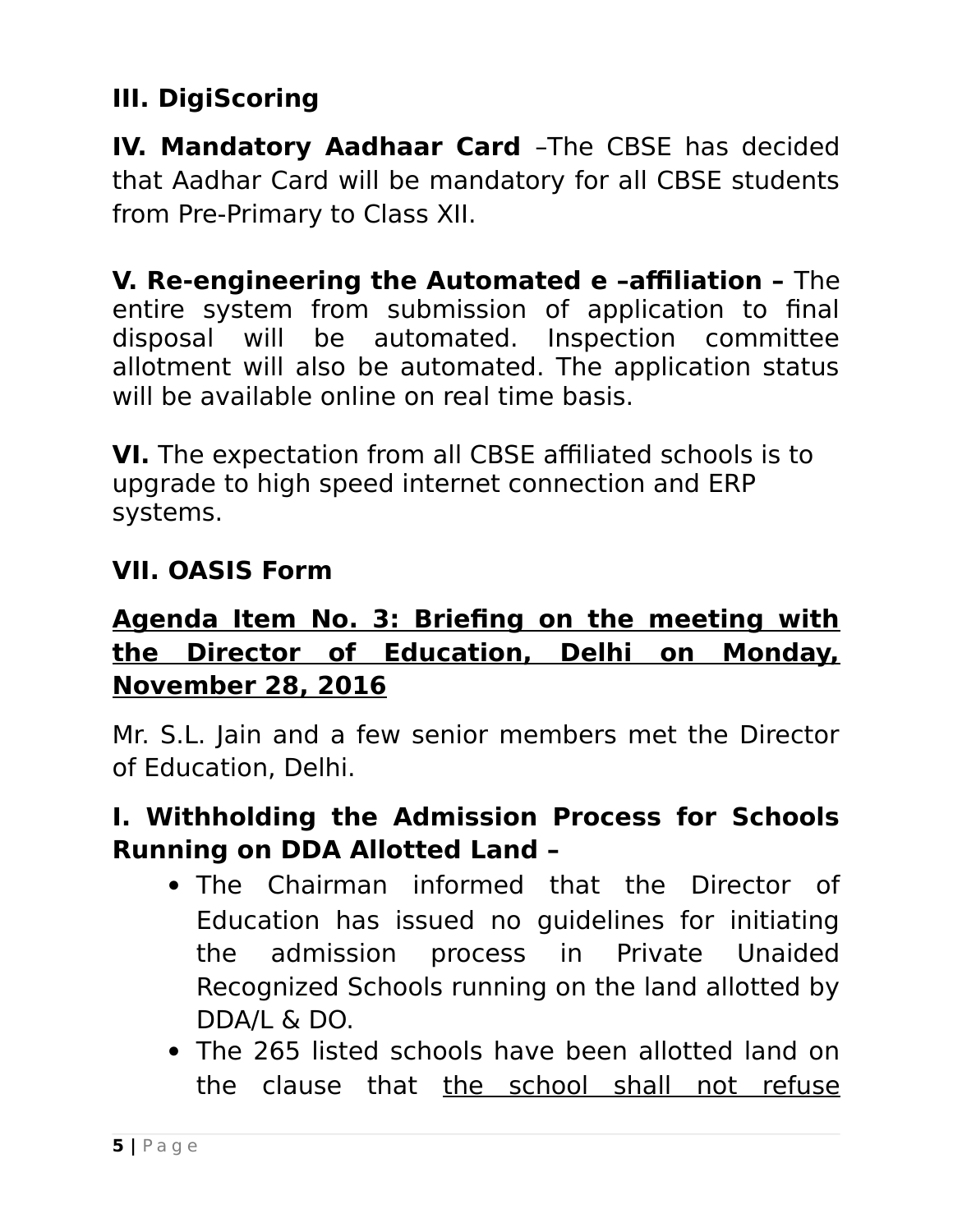admission of the residents of their locality or the society should undertake to admit 75% of the students of the neighbourhood or from the locality in which the school is located. These schools will need to restrain the admission process till the separate guidelines are issued.

- It was suggested by the Chairman that the schools which are not running on DDA Allotted Land may continue the admission process as per the guidelines of the last year.
- Members were of the view that the guidelines for all schools should be the same.

**II. 7th Pay Commission –** Senior members had met the DOE and expressed need for clear guidelines relating to implementation of recommendation of  $7<sup>th</sup>$  Central Pay Commission in Private Unaided Recognized Schools of Delhi.

- Although the Director is in agreement, she is not in a position to come out with a guideline.
- A point was raised that earlier when the Pay Commission was introduced, each time the DOE sent explicit guidelines to schools to raise the fee accordingly. However, this year no such guideline has been received by the schools.
- Mr. L. V. Sehgal suggested that each school should consider implementing the 7<sup>th</sup> Pay Commission. It would be difficult to increase the fee mid-year, so it was suggested to build up a case for increase in fee from April '17 onwards.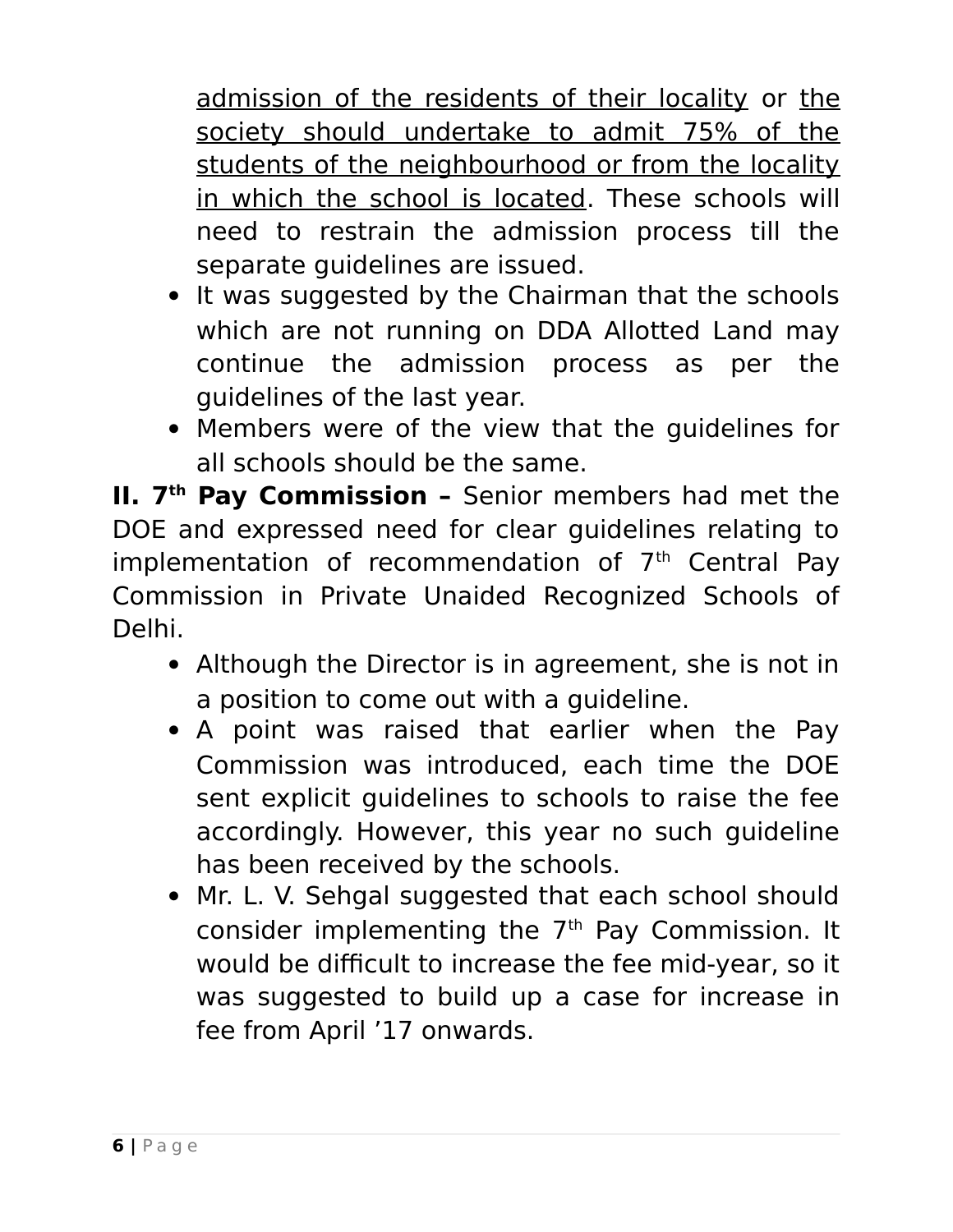### **Agenda Item No. 4: Discussion on the Theme and <u>Speakers for 44<sup>th</sup> Annual Conference of the NPSC</u>**

**I.** The House discussed further about the themes and sub-themes for the 44<sup>th</sup> Annual Conference of the NPSC. The details of the sessions and speakers will be shared after receiving the confirmations.

**II.** Papers or Essays from Practicing Teachers of Member Schools On The Future Schools As They Envisage Them - The Chairman informed the house that Ms. Sadhana Bhalla, Vice Chairperson, NPSC has initiated a project for teacher engagement. Research papers or presentations are invited from practicing teachers of member schools. The objective is to hear from the practitioners on how they envisage their role as teachers in the face of changing nature of school education.

The jury judging the best work will comprise of three members from NUEPA or a body independent of the NPSC schools. The teachers selected for their work will be recognized during the conference. Also, the best papers can be added to the NPSC Brochure or may be published separately. The idea was unanimously approved by the house.

**III.** A suggestion of presenting a testimonial on behalf of NPSC to the National, State and CBSE Awardees was also put forth. It went down well with the members.

**IV.** The roles and responsibilities of the executive members for the conference have been finalized as follows: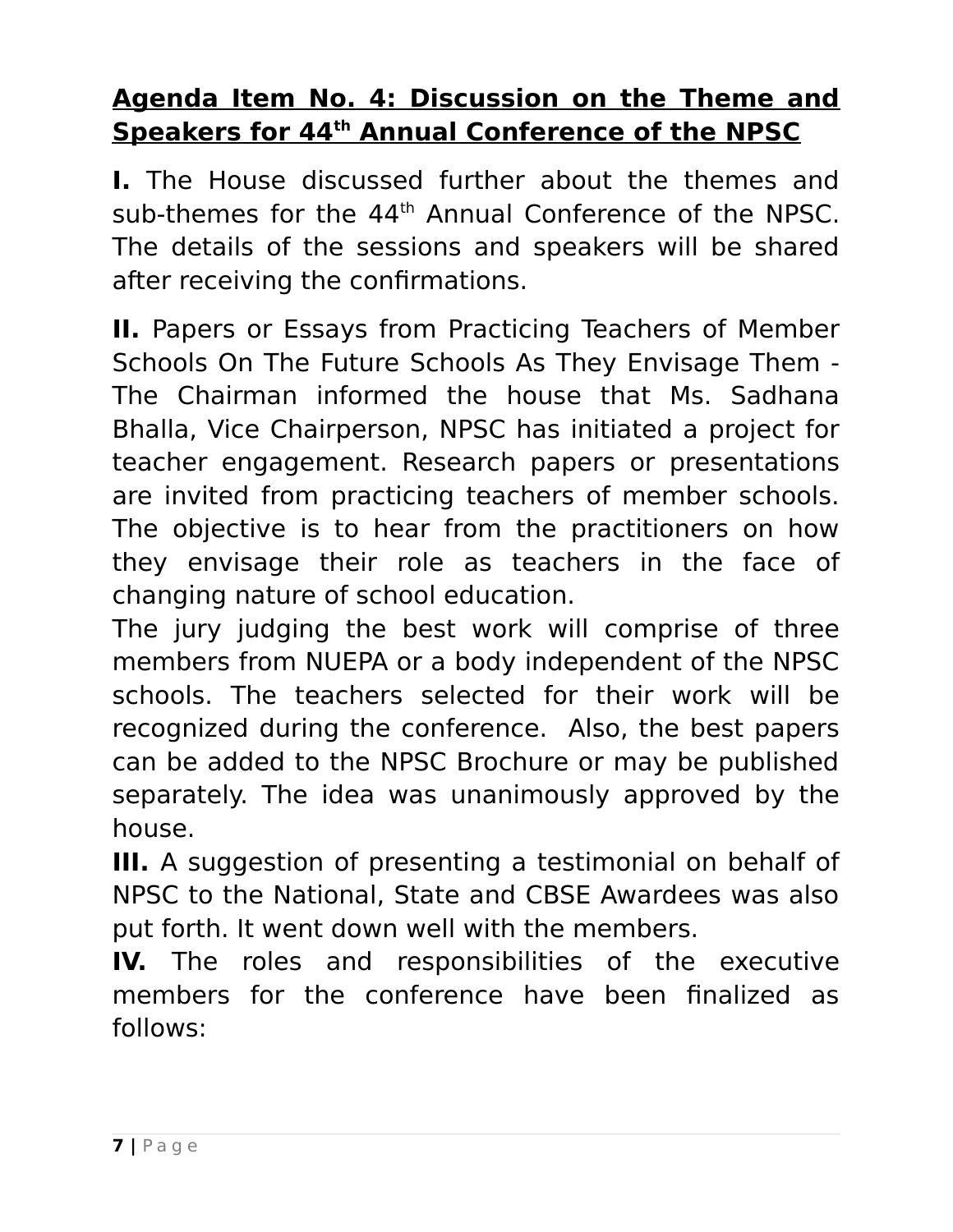| <b>RESPONSIBILITY</b>                                                                                        | <b>PRINCIPAL</b>                                                                                   | <b>SCHOOL</b>                                                                                          |  |
|--------------------------------------------------------------------------------------------------------------|----------------------------------------------------------------------------------------------------|--------------------------------------------------------------------------------------------------------|--|
| <b>Registration Of The</b><br><b>Participants During The</b><br><b>Conference And</b><br><b>Certificates</b> | Dr. Anju Tandon                                                                                    | Bharatiya Vidya Bhawan<br>Mehta Vidayalaya,<br>Kasturba Gandhi Marg,<br>New Delhi-110001               |  |
| <b>Choir - Inaugural</b>                                                                                     | Ms. Meeta Rai                                                                                      | Delhi Public School,<br>Indirapuram, Ghaziabad,<br>U.P.                                                |  |
| <b>Choir - Valedictory</b>                                                                                   | Ms. Suman Kumar                                                                                    | <b>Blue Bells International</b><br>school Opposite LSR<br>College, Kailash Colony,<br>New Delhi-110048 |  |
| <b>Felicitations</b><br>(Bouquets/Mementoes<br><b>Shawls/Sarees)</b>                                         | Ms. Rachna Pant                                                                                    | Ramjas School Sector-4,<br>R.K Puram, New Delhi-<br>110022                                             |  |
| <b>Bags &amp; Folders</b>                                                                                    | Ms. Chitra Nakra                                                                                   | Veda Vyasa DAV Public<br>School D- Block,<br>Vikaspuri, New Delhi-<br>110018                           |  |
| <b>Conference Badges</b>                                                                                     | Ms. Malini<br>Narayanan                                                                            | Army Public School<br>Shankar Vihar, (Near<br>Mahipalpur), Delhi Cantt-<br>110010                      |  |
| <b>Decoration of the Venue</b>                                                                               | Ms. Sudha Acharya                                                                                  | <b>ITL Public School Sector-</b><br>9, Dwarka, New Delhi-<br>110075                                    |  |
| <b>Transport Arrangement</b><br>of Guest/s                                                                   | Dr. D. K. Pandey                                                                                   | N C Jindal Public School<br>Road No. 73, West<br>Punjabi Bagh, New Delhi-<br>110026                    |  |
| <b>Stage Management</b><br>(MC, Seating<br><b>Arrangement, Lamp</b><br>Lighting, Water etc.)                 | Mr. Ashok Pandey                                                                                   | Ahlcon International<br>School, Mayur Vihar,<br>Phase-1, Delhi-110091                                  |  |
| <b>Photography &amp; Video</b><br>(Audio/Video)                                                              | <b>DLF Public School Sector</b><br>Ms. Seema Jerath<br>-2 Rajender Nagar,<br>Sahibabad, Ghaziabad- |                                                                                                        |  |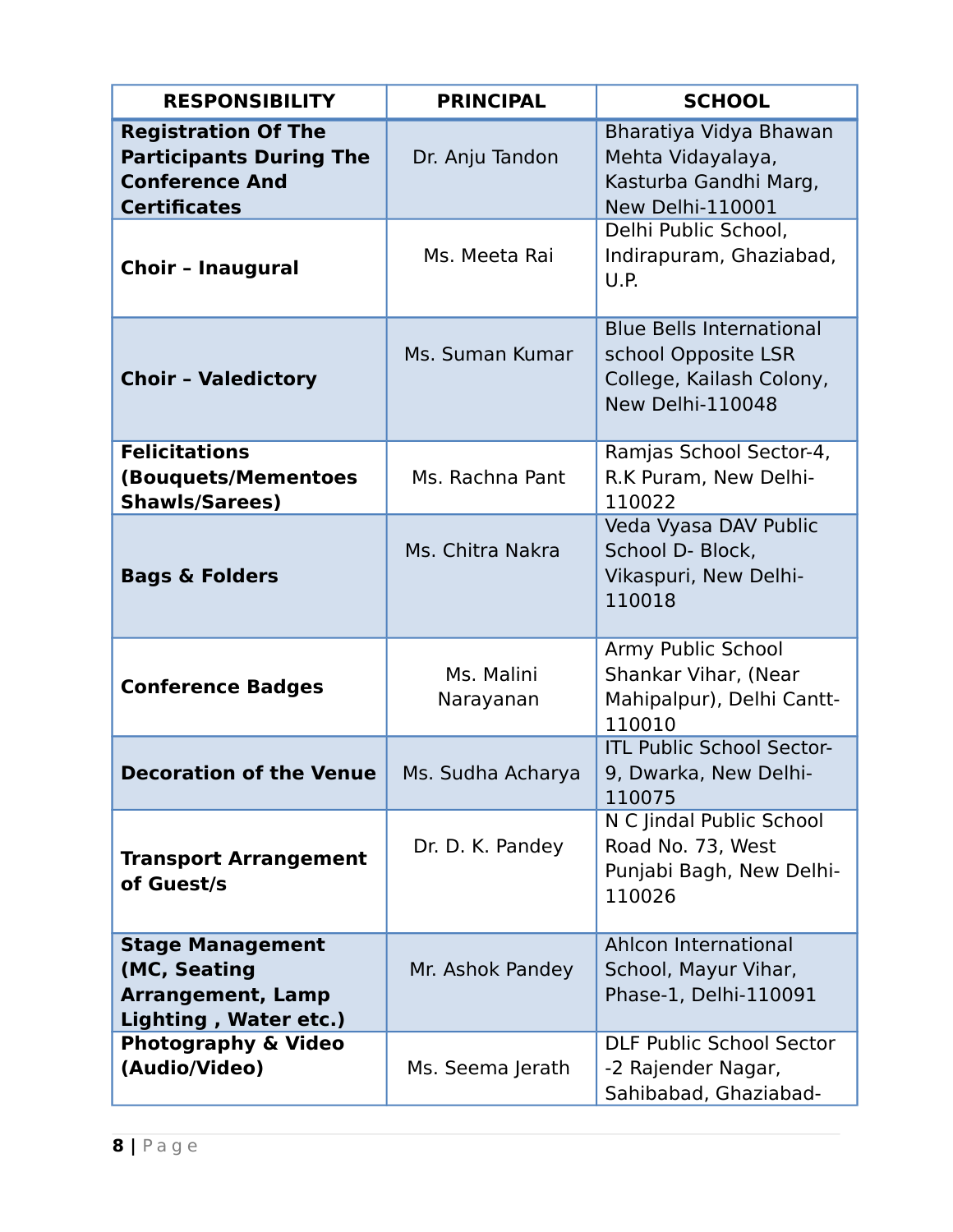|                                                           |                      | 201005                                                                                   |
|-----------------------------------------------------------|----------------------|------------------------------------------------------------------------------------------|
|                                                           | Ms. Sudha Acharya    | <b>ITL Public School Sector-</b><br>9, Dwarka, New Delhi-<br>110075                      |
| <b>Lunch &amp; Reservations</b><br>for Guests             | Dr. Anju Tandon      | Bharatiya Vidya Bhawan<br>Mehta Vidayalaya,<br>Kasturba Gandhi Marg,<br>New Delhi-110001 |
| <b>Summing Up Of The</b><br><b>Conference Proceedings</b> | Dr. (Ms.) Ruchi Seth | Lotus Valley International<br>School Sector-126, Taj<br>Expressway, Noida                |
| <b>Press Release</b>                                      | Mr. Ashok Pandey     | Ahlcon International<br>School, Mayur Vihar,<br>Phase-1, Delhi-110091                    |
| <b>Post Conference</b><br><b>Brochure</b>                 | Dr. (Ms.) Ruchi Seth | Lotus Valley International<br>School Sector-126, Taj<br>Expressway, Noida                |

# **Agenda Item No. 4: Any Other Point with the Permission of the Chair:**

I. **Three Language Formula-** There were some apprehension with regard to the languages as the reports have appeared in the media. Further discussion will take place once the guidelines are received. The Chairman suggested that no action is required, as of now.

**II. Results of the UNIC, NPSC, Sonalika Social Development Society and Shakti Sustainable Energy Foundation 'Envirothon-Air Pollution Mitigation Measures Science and Art Competition'**

**-** 40 schools had participated in this unique science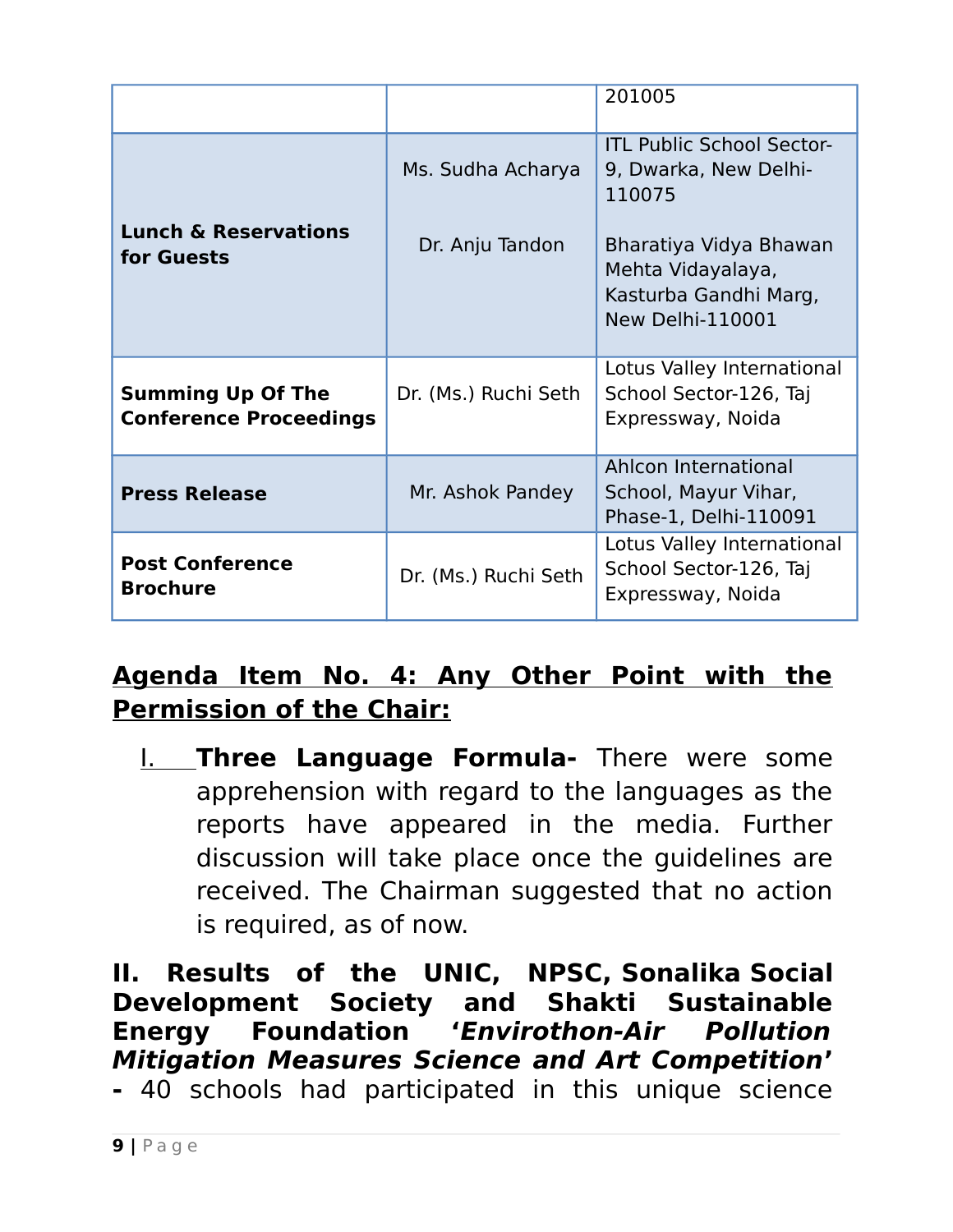competition. On the same day the winners were declared during a grand award ceremony.

- The ceremony was held on Wednesday 21 December 2016 at the Silver Oak Hall, Habitat World, India Habitat Centre, Lodhi Road, New Delhi.
- UNIC awarded Rs. 10,000, Rs. 7000 and Rs. 5,000 to the first, second and third position respectively for Art (Sculpture) Category and Poster and Slogan Category. Sonalika gave out Rs. 50,000, Rs. 40,000 and Rs. 30,000 as prize money for the Science Project Category winners. Shakti Sustainable Energy Foundation judged the science projects with IIT and sanctioned Rs. 1 Lakh for the Best Prototype Model to be taken forward.

The results were declared as follows: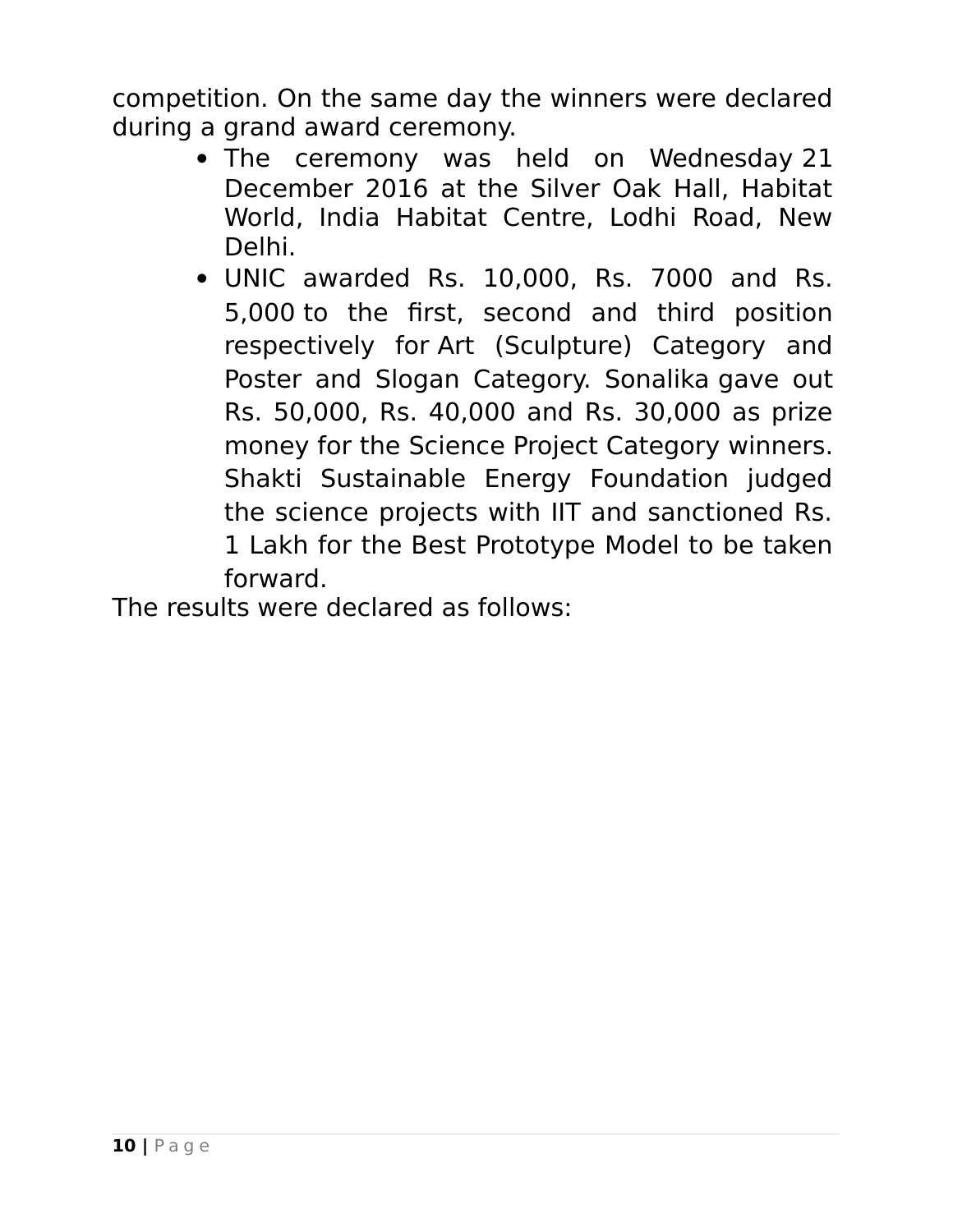| S.N                     | <b>Event</b>       | <b>Winners</b>                              | Cash         |
|-------------------------|--------------------|---------------------------------------------|--------------|
| $\mathbf{o}$ .          |                    |                                             | <b>Award</b> |
|                         |                    | Ist - DLF Public School,                    | Rs.          |
| 1                       | <b>Slogan and</b>  | Sahibabad, Ghaziabad                        | 10,000/-     |
|                         | <b>Poster</b>      | (Student: Dwiti Singh)                      |              |
|                         |                    | IInd - KIIT World School,                   | Rs. 7000/-   |
|                         |                    | Pitampura                                   |              |
|                         |                    | (Student: Gunjan Kaur)                      |              |
|                         |                    | Ill <sup>rd</sup> - Ahlcon International    | Rs. 5000/-   |
|                         |                    | School, Mayur Vihar Phase-I,                |              |
|                         |                    | Delhi-110091                                |              |
|                         |                    | (Students: Sachin Sharma,                   |              |
|                         |                    | Yashvi Jain)                                |              |
|                         |                    | Ist - Uttam School for Girls,               | Rs.          |
| $\overline{\mathbf{2}}$ | <b>Painting or</b> | Ghaziabad                                   | 10,000/-     |
|                         | <b>Sculpture</b>   | (Student: Ishita Agarwal)                   |              |
|                         |                    | II <sup>nd</sup> - Maharaja Sawai Man Singh | Rs. 7000/-   |
|                         |                    | Vidyalaya, Jaipur (Student:                 |              |
|                         |                    | Samarveer Sharma, Anirudh                   |              |
|                         |                    | Singh Rathore, Araman Singh                 |              |
|                         |                    | Rathore)                                    |              |
|                         |                    | Illrd - ASN Senior Sec. School,             | Rs. 5000/-   |
|                         |                    | Mayur Vihar Phase-I (Student:               |              |
|                         |                    | Agrim Srivastava)                           |              |
|                         |                    | Ist - Sanskriti School                      | Rs.          |
|                         |                    | (Students: Natasha Singh,                   | 50,000/-     |
| 3                       | Working            | Jyotsna Pandit, Tanvee                      |              |
|                         | <b>Science</b>     | Shehrawat)                                  |              |
|                         | <b>Model</b>       | IInd - Bal Bharti Public School,            | Rs.          |
|                         |                    | Sector-21, Noida-201301                     | 40,000/-     |
|                         |                    | (Students: Aryan Gupta,                     |              |
|                         |                    | Rhythm Gupta, Paras Verma)                  |              |
|                         |                    | Illrd - DLF Public School,                  | Rs.          |
|                         |                    | Rajender Nagar, Sahibababd                  | 15,000/-     |
|                         |                    | (Students: Yukta Kher, Shivam               |              |
|                         |                    | Aggarwal, Parth Gulati)                     |              |
|                         |                    | Illrd- Delhi Public School, Site            | Rs.          |
|                         |                    | No.3, Meerut Road, Ghaziabad                | 15,000/-     |
|                         |                    | (Students: Dhruv Maheshwari,                |              |
|                         |                    | Preksha Singh, Pranav                       |              |
|                         |                    | Agrawal)                                    |              |
|                         | <b>Innovation</b>  | Amity International School,                 | Rs.          |
| 4                       | <b>Award</b>       | Sector 7, Pushp Vihar                       | $30,000/-$   |
|                         | <b>Science</b>     | (Students: Nandini Sharma,                  |              |
|                         | <b>Model</b>       | Kabir Arora)                                |              |
|                         | (IIT               |                                             | Rs.          |
|                         | <b>Mentoring)</b>  |                                             | $1,00,000/-$ |
|                         |                    |                                             | to IIT for   |
|                         |                    |                                             | taking it    |
|                         |                    |                                             | forward      |
|                         |                    |                                             |              |